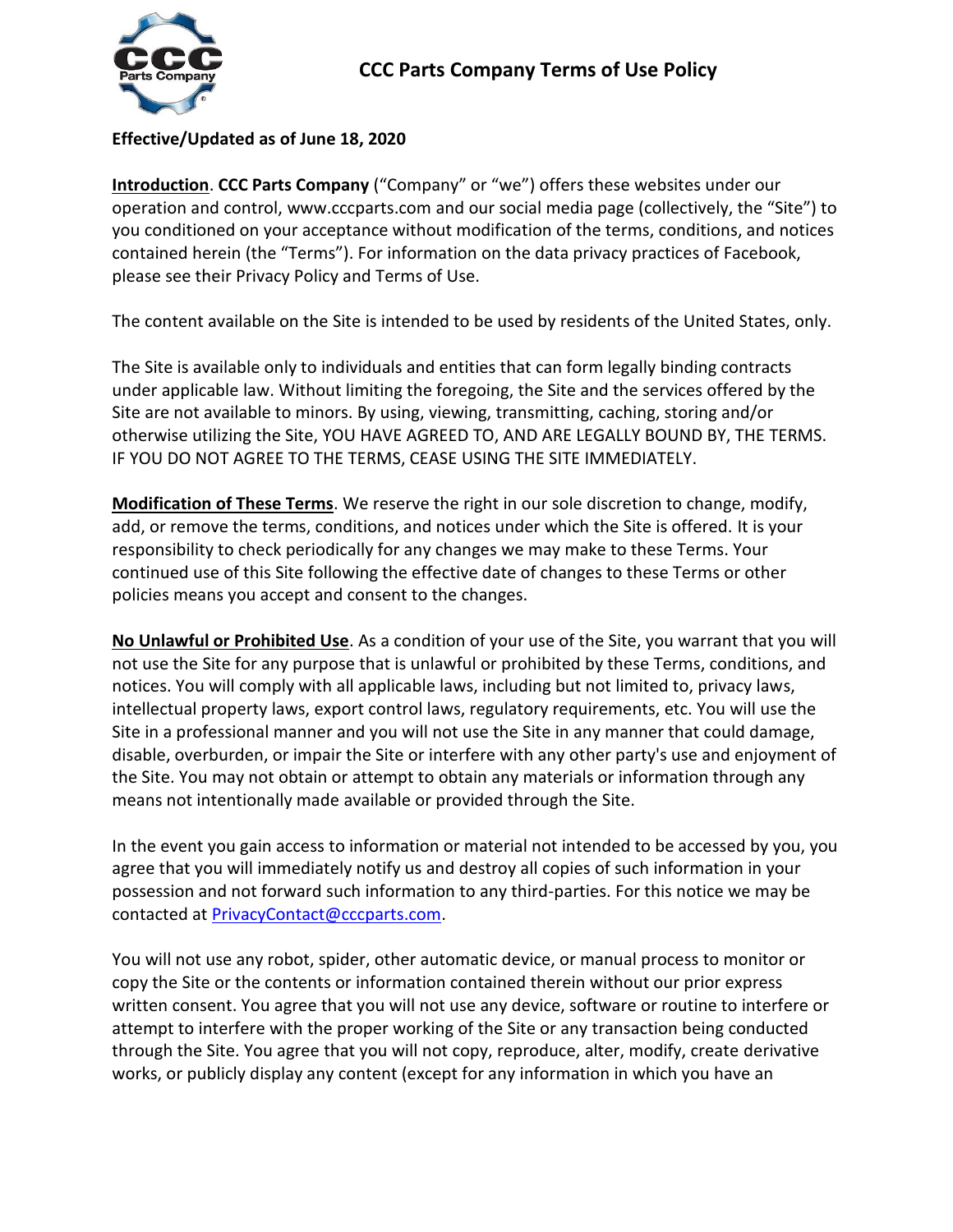

ownership interest) from the Site without our prior express written consent or the appropriate third party.

The information you provide to us (i) shall not contain any viruses, Trojan horses, worms, time bombs, cancelbots or other computer programming routines that are intended to damage, detrimentally interfere with, surreptitiously intercept or expropriate any system, data or information; and (ii) shall not create liability for us or cause us to lose (in whole or in part) the services of our ISPs or other suppliers.

If applicable, you may not permit anyone other than yourself to use your username or password to gain access to the Site. You will take reasonable steps to maintain the privacy of your username and password and to prevent unauthorized access to or disclosure of your username and password. You are entirely responsible for maintaining the confidentiality of your password and account and for all activities that occur under your account.

**Use of Communication Services**. The Site may contain bulletin board services, chat areas, news groups, forums, communities, personal web pages, calendars, and/or other message or communication facilities designed to enable you to communicate with the public at large or within a group (collectively, "Communication Services"). You agree to use the Communication Services only to post, send and receive messages and material that are proper and related to the particular Communication Service. By way of example, and not as a limitation, you agree that when using a Communication Service, you will not:

- Defame, abuse, harass, stalk, threaten or otherwise violate the legal rights (such as rights of privacy and publicity) of others.
- Publish, post, upload, distribute or disseminate any inappropriate, profane, defamatory, infringing, obscene, indecent or unlawful topic, name, material or information.
- Upload files that contain software or other material protected by intellectual property laws (or by rights of privacy of publicity) unless you own or control the rights thereto or have received all necessary consents.
- Upload files that contain viruses, corrupted files, or any other similar software or programs that may damage the operation of the Site or another's computer.
- Advertise or offer to sell or buy any goods or services for any business purpose, unless such Communication Service specifically allows such messages.
- Conduct or forward surveys, contests, pyramid schemes or chain letters.
- Download any file posted by another user of a Communication Service that you know, or reasonably should know, cannot be legally distributed in such manner.
- Falsify or delete any author attributions, legal or other proper notices or proprietary designations or labels of the origin or source of software or other material contained in a file that is uploaded.
- Restrict or inhibit any other user from using and enjoying the Communication Services.
- Violate any code of conduct or other guidelines which may be applicable for any particular Communication Service.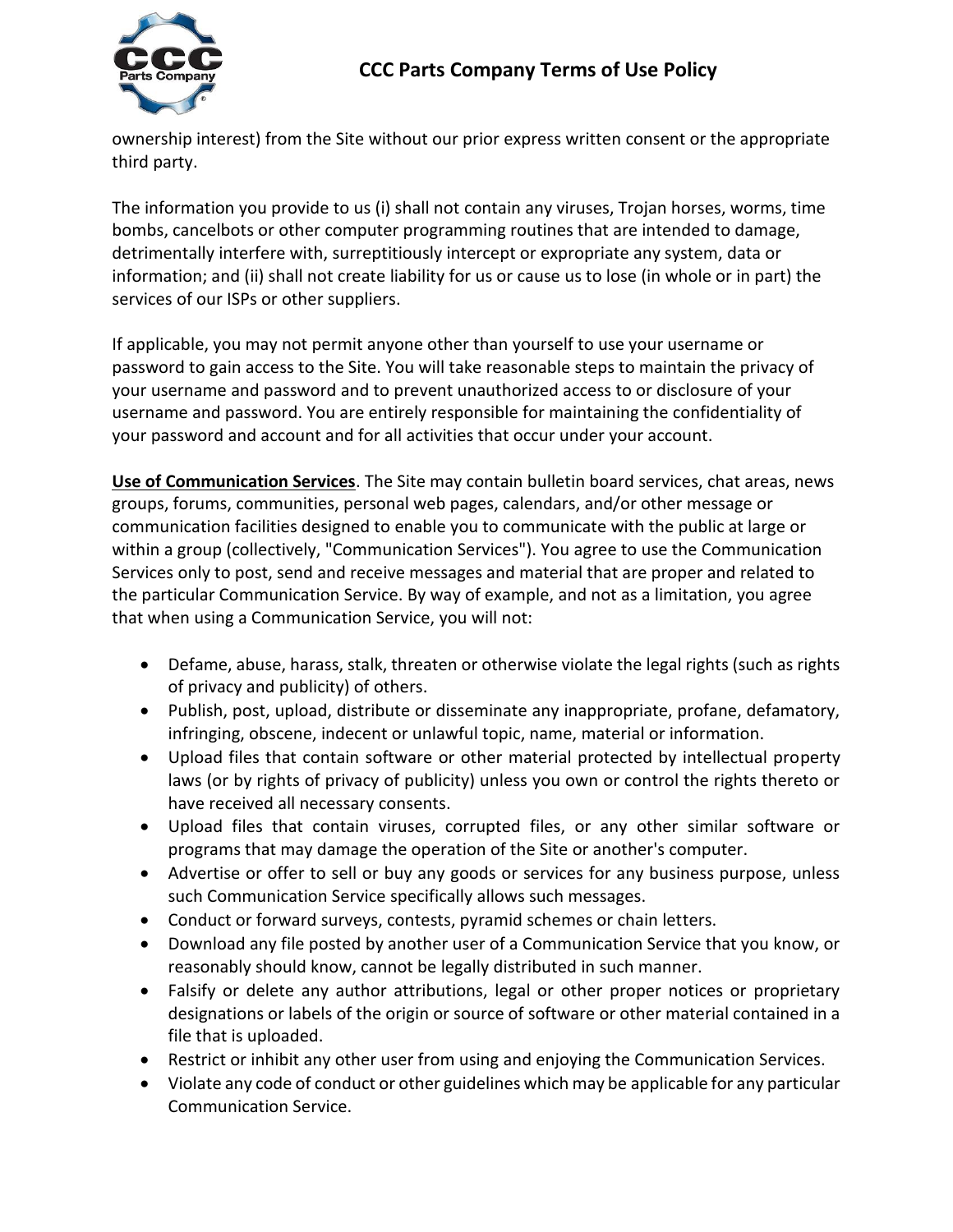## **CCC Parts Company Terms of Use Policy**



- Harvest or otherwise collect information about others, including e-mail addresses, without their consent.
- Violate any applicable laws or regulations.

Note that we have no obligation to monitor the Communication Services. However, we reserve the right in our sole discretion to review all activity and materials related to the Communication Services and to stop activity and remove any materials at any time, for any reason, without notice to you. We also reserve the right to terminate your access to any or all of the Communication Services at any time without notice for any reason whatsoever.

Further, we reserve the right at all times to disclose any information as necessary to satisfy any applicable law, regulation, legal process or governmental request, or to edit, refuse to post or to remove any information or materials, in whole or in part, in our sole discretion. We shall not be liable to you for any loss you may incur as a result of our taking any action relating to removal, editing or disclosure to regulatory bodies or law enforcement, nor for the actions or inactions of other users, including anything contained in your or any third party's Contributions. You agree to indemnify us for any cost, expenses, damages or liabilities we incur due to your use of the Sites or otherwise relating to any of your Contributions.

Always use caution when giving out any personally identifying information about yourself or your children in any Communication Service. The Company does not control or endorse the content, messages or information found in any Communication Service and, therefore, the Company specifically disclaims any liability with regard to the Communication Services and any actions resulting from your participation in any Communication Service. Managers and hosts are not authorized Company spokespersons, and their views do not necessarily reflect those of the Company.

Materials uploaded to a Communication Service may be subject to posted limitations on usage, reproduction and/or dissemination. You are responsible for adhering to such limitations if you download the materials.

**Information Provided to the Company or Posted at Any Company Web Site**. Other than personal information that you may submit in order to submit an employment application through the Site, we do not claim ownership of the materials or information you provide to us (including feedback and suggestions) or post, upload, input or submit to any Site or its associated services (collectively "Submissions"). However, by posting, uploading, inputting, providing or submitting your Submission you are granting us, our affiliated companies and necessary sub licensees permission to use your Submission in connection with the operation of the Site and its businesses including, without limitation, the rights to: utilize, copy, distribute, transmit, publicly display, publicly perform, reproduce, edit, translate and reformat your Submission; and to publish your name in connection with your Submission, except to the extent prohibited by law. None of the Submissions shall be subject to any obligation of confidence on our part and we shall not be liable for any use or disclosure of any Submissions. Without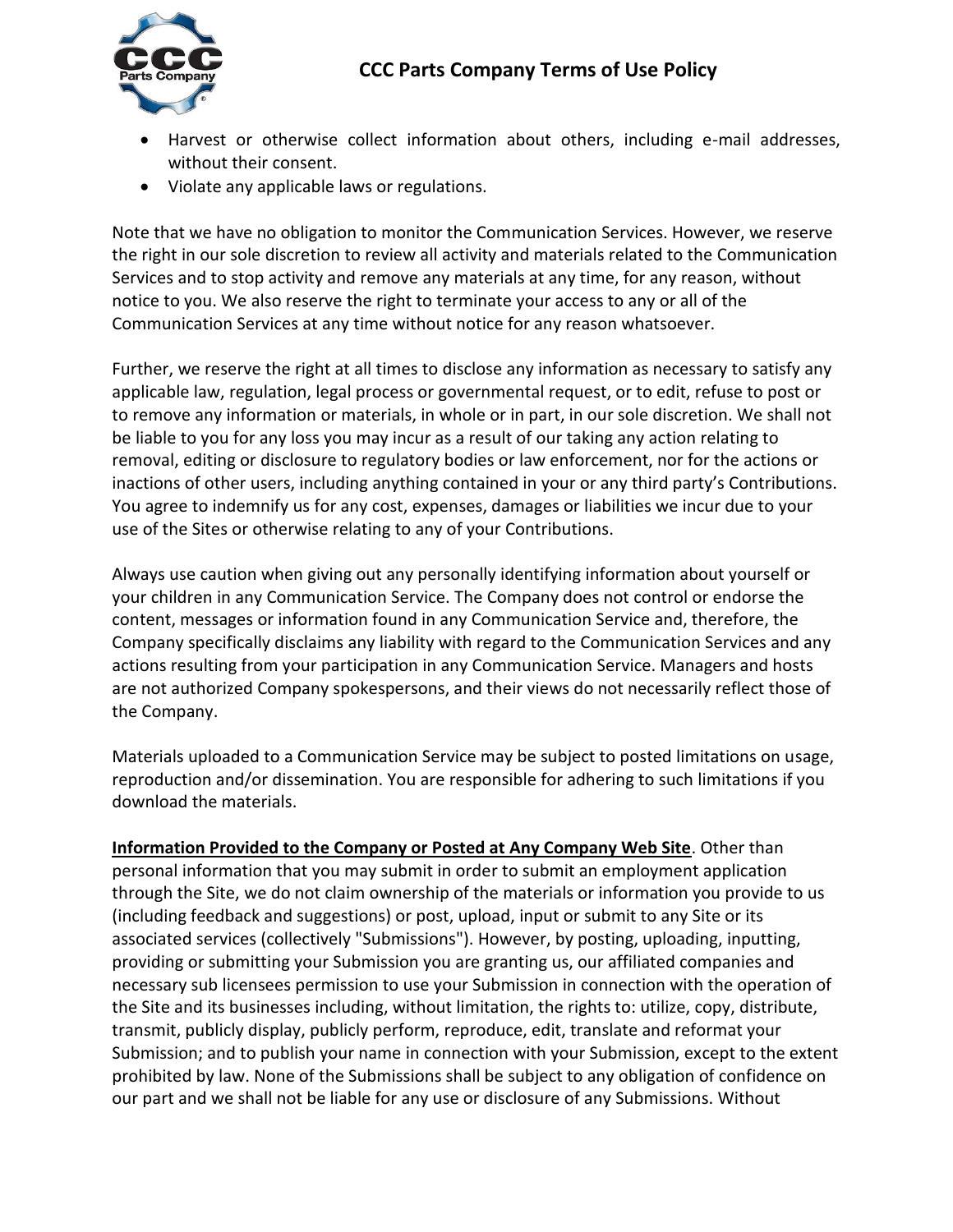

limitation of the foregoing, we shall be entitled to unrestricted use of the Submissions for any purpose without compensation to the provider of the Submissions. All personal information provided to this Site will be handled in accordance with the Site's online Privacy Policy (www.cccparts.com), the terms of which are incorporated into the Terms.

We are under no obligation to post or use any Submission you may provide and may in our sole discretion remove any Submission at any time, for any reason, without notice to you.

By posting, uploading, inputting, providing or submitting your Submission you warrant and represent that you own or otherwise control all of the rights to your Submission as described in this section including, without limitation, all the rights necessary for you to provide, post, upload, input or submit the Submissions.

In the course of using the Site, you may submit your personal data and/or the personal data of others. It is your responsibility to ensure this information is accurate and up-to-date.

**Links to Third Party Sites**. The Site may contain links to other web sites ("Linked Sites"). The Linked Sites are not under our control and we are not responsible for the contents of any Linked Site, including without limitation any link contained in a Linked Site, or any changes or updates to a Linked Site. By providing these links, we do not endorse, sponsor or recommend such sites or the materials disseminated by or services provided by them, and are not responsible for the materials, services or other situations at or related to or from any other site. We are not responsible for webcasting or any other form of transmission received from any Linked Site. We are providing these links to you only as a convenience, and the inclusion of any link does not imply endorsement by us of the site or any association with its operators. We reserve the right to disable links from any third-party sites to the Site.

Please exercise discretion while browsing the Internet and using the Site. You should be aware that when you are using the Site, you could be directed to other sites that are beyond our control. There are links to other sites from the Site pages that take you outside of the Site. This includes links from sponsors and content partners that may use our logo(s) as part of a cobranding agreement. These other sites may send their own cookies to users, collect data, solicit personal information, or contain information that you may find inappropriate or offensive.

We cannot ensure that you will be satisfied with any products or services that you purchase from a third-party site that links to or from the Site or third-party content on the Site. We do not endorse any of the merchandise, nor have we taken any steps to confirm the accuracy or reliability of, any of the information contained in such third-party sites or content. We do not make any representations or warranties as to the security of any information (including, without limitation, credit card and other personal information) you might be requested to give any third party, and you hereby irrevocably waive any claim against with respect to such sites and third-party content. We strongly encourage you to make whatever investigation you feel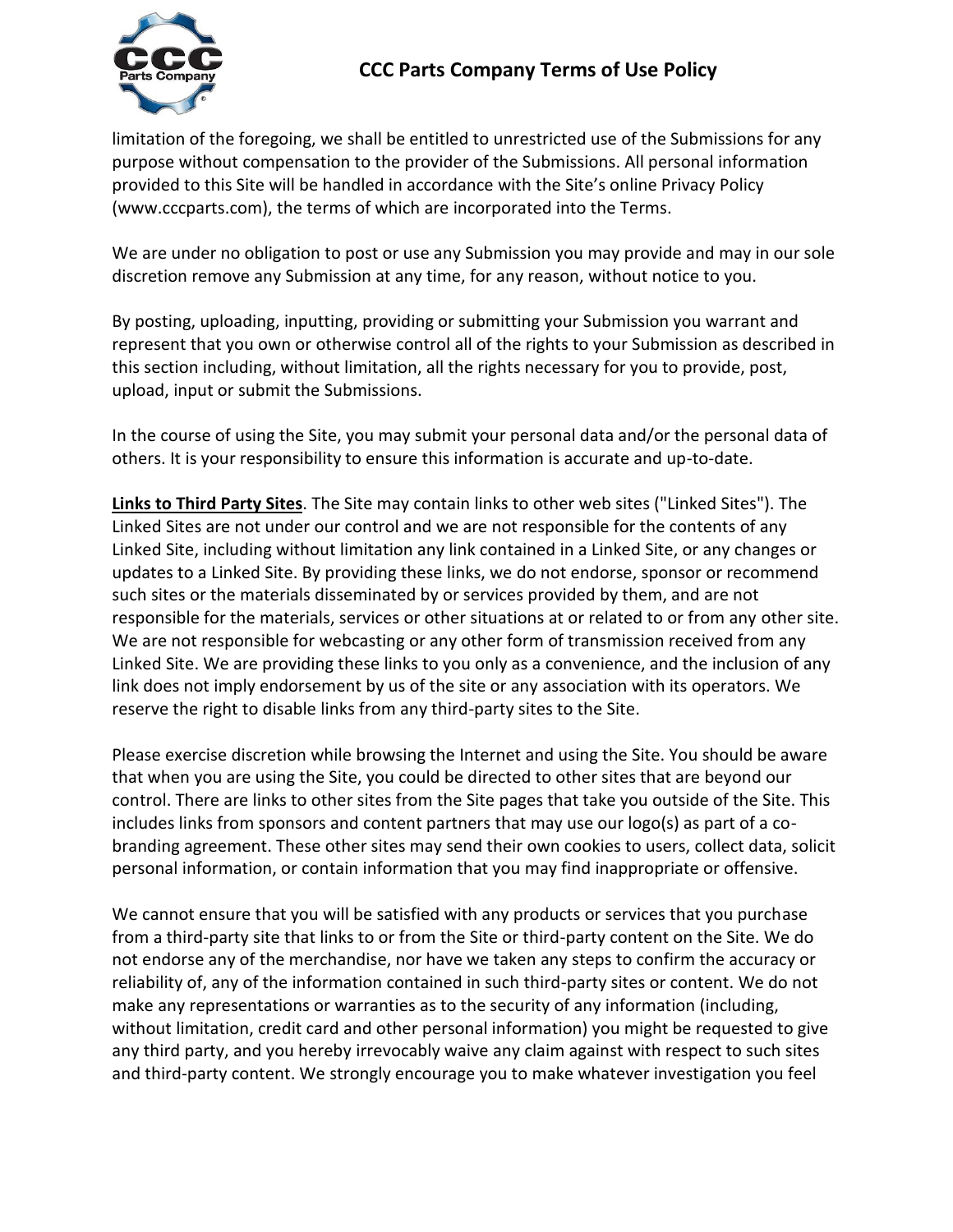

necessary or appropriate before proceeding with any online or offline transaction with any of these third parties.

**Links to Third Party Integrations**. We may provide links to third party integrations. Third party integrations are websites or platforms that synchronize with our Site to provide you with additional functionality, tools, or services such as accepting job applications or providing locations.

You acknowledge and agree we are not responsible for the availability of such sites or resources and do not endorse and are not responsible or liable for any content, advertising, goods, services or other materials on, available through, or provided by such sites or resources.

We are not responsible for the privacy or other practices of such sites and cannot guarantee the security of any of your personal information that you provide or is collected by such sites. We encourage you to review the privacy policies and terms and conditions on those linked sites.

**Disclaimers and Limitation of Liability**. The Site and the materials located on or through the Site are provided by us for informational purposes only, with the understanding that we are by the provision of these materials not engaged in the rendering of legal, financial, or other professional advice or service. The information or materials contained in or through the Site are based upon sources believed to be accurate and reliable; and we have exercised reasonable care to assure the accuracy of the information. However, we make no representation or warranty as to the accuracy, completeness or timeliness of the information or materials. The information and material on this Site should not be relied upon or used as a basis for making significant decisions without consulting primary or more accurate, more complete or timelier sources of information. Any reliance on the information or material on this Site is at your own risk. ADVICE RECEIVED VIA THE SITE SHOULD NOT BE RELIED UPON FOR PERSONAL, LEGAL OR FINANCIAL DECISIONS AND YOU SHOULD CONSULT AN APPROPRIATE PROFESSIONAL FOR SPECIFIC ADVICE TAILORED TO YOUR SITUATION.

THE INFORMATION, SOFTWARE, PRODUCTS, AND SERVICES INCLUDED IN OR AVAILABLE THROUGH THE SITE MAY INCLUDE INACCURACIES OR TYPOGRAPHICAL ERRORS. CHANGES ARE PERIODICALLY ADDED TO THE INFORMATION HEREIN. WE MAY MAKE IMPROVEMENTS AND/OR CHANGES IN THE SITE AT ANY TIME.

WE MAKE NO REPRESENTATIONS ABOUT THE SUITABILITY, RELIABILITY, AVAILABILITY, TIMELINESS, AND ACCURACY OF THE INFORMATION, SOFTWARE, PRODUCTS, SERVICES AND RELATED GRAPHICS CONTAINED ON THE SITE FOR ANY PURPOSE.

TO THE MAXIMUM EXTENT PERMITTED BY APPLICABLE LAW, ALL SUCH INFORMATION, SOFTWARE, PRODUCTS, SERVICES AND RELATED GRAPHICS ARE PROVIDED "AS IS" WITHOUT WARRANTY OR CONDITION OF ANY KIND.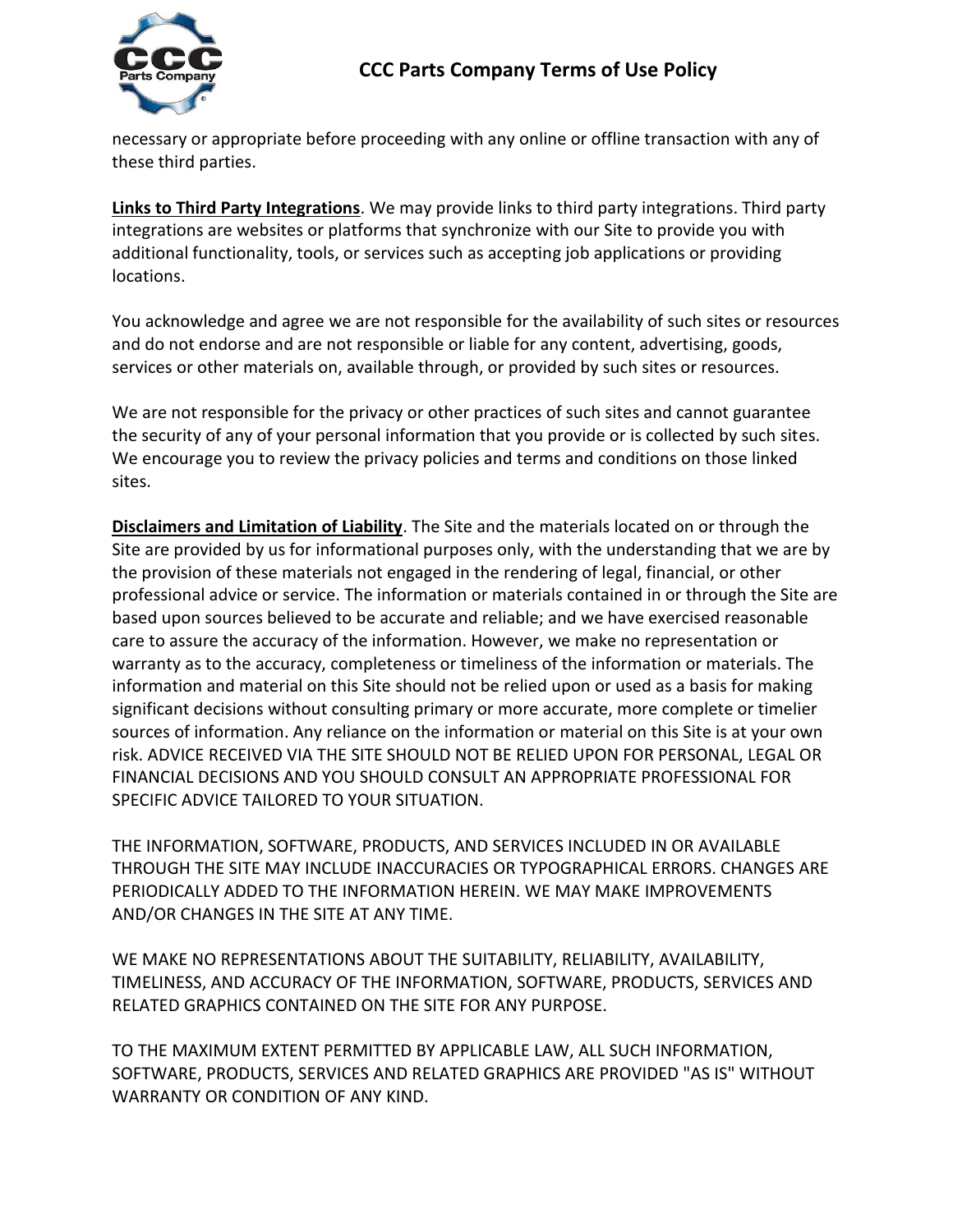TO THE MAXIMUM EXTENT PERMISSIBLE PURSUANT TO APPLICABLE LAW, WE DISCLAIM ALL WARRANTIES, EXPRESS OR IMPLIED, INCLUDING, BUT NOT LIMITED TO, IMPLIED WARRANTIES OF MERCHANTABILITY, FITNESS FOR A PARTICULAR PURPOSE, TITLE, NONINFRINGEMENT, DESIGN, ACCURACY, CAPABILITY, SUFFICIENCY, SUITABILITY, CAPACITY, COMPLETENESS, AVAILABILITY, COMPATIBILITY OR ARISING FROM COURSE OF DEALING OR COURSE OF PERFORMANCE.

TO THE MAXIMUM EXTENT PERMITTED BY APPLICABLE LAW, IN NO EVENT SHALL THE COMPANY AND/OR ITS SUPPLIERS OR THIRD-PARTY CONTENT PROVIDERS BE LIABLE FOR ANY DIRECT, INDIRECT, PUNITIVE, INCIDENTAL, SPECIAL, CONSEQUENTIAL DAMAGES OR ANY DAMAGES WHATSOEVER INCLUDING, WITHOUT LIMITATION, DAMAGES FOR ERRORS, OMISSIONS, INTERRUPTIONS, DEFECTS, DELAYS, COMPUTER VIRUSES, LOSS OF USE, DATA OR PROFITS, UNAUTHORIZED ACCESS TO AND ALTERATION OF YOUR TRANSMISSIONS AND DATA, AND OTHER TANGIBLE AND INTANGIBLE LOSSES, ARISING OUT OF OR IN ANY WAY CONNECTED WITH THE USE OR PERFORMANCE OF THE SITE, WITH THE DELAY OR INABILITY TO USE THE SITE OR RELATED SERVICES, THE PROVISION OF OR FAILURE TO PROVIDE SERVICES, OR FROM ANY ACTIONS WE TAKE OR FAIL TO TAKE AS A RESULT OF EMAIL MESSAGES OR OTHER COMMUNICATIONS YOU SEND US, OR FOR ANY INFORMATION, SOFTWARE, PRODUCTS, SERVICES AND RELATED GRAPHICS OBTAINED THROUGH THE SITE, OR OTHERWISE ARISING OUT OF THE USE OF THE SITE, WHETHER BASED ON CONTRACT, TORT, NEGLIGENCE, STRICT LIABILITY OR OTHERWISE, EVEN IF THE COMPANY OR ANY OF ITS SUPPLIERS HAS BEEN ADVISED OF THE POSSIBILITY OF DAMAGES.

BECAUSE SOME STATES/JURISDICTIONS DO NOT ALLOW THE EXCLUSION OR LIMITATION OF LIABILITY FOR CONSEQUENTIAL OR INCIDENTAL DAMAGES, THE ABOVE LIMITATION MAY NOT APPLY TO YOU. IF YOU ARE DISSATISFIED WITH ANY PORTION OF THE SITE, OR WITH ANY OF THESE TERMS OF USE, YOUR SOLE AND EXCLUSIVE REMEDY IS TO DISCONTINUE USING THE SITE.

*Electronic Communications Privacy Act Notice (18 U.S.C. 2701-2711).* WE MAKE NO GUARANTY OF CONFIDENTIALITY OR PRIVACY OF ANY COMMUNICATION OR INFORMATION TRANSMITTED ON THE SITE OR ANY WEB SITE LINKED TO THE SITE. WE WILL NOT BE LIABLE FOR THE PRIVACY OF THE INFORMATION, E-MAIL ADDRESSES, REGISTRATION AND IDENTIFICATION INFORMATION, DISK SPACE, COMMUNICATIONS, CONFIDENTIAL OR TRADE-SECRET INFORMATION, OR ANY OTHER CONTENT TRANSMITTED OVER NETWORKS ACCESSED BY THE SITE, OR OTHERWISE CONNECTED WITH YOUR USE OF THE SITE.

**Right to Refuse Service**. We may prohibit you from participating in or utilizing the Site if in our sole and absolute discretion you show a disregard for the Terms or act in an unacceptable manner, with the intent to annoy, abuse, threaten, or harass any other person, or in any other disruptive manner. We also reserve the right to refuse service, terminate accounts, remove or edit content or cancel orders in our sole and absolute discretion.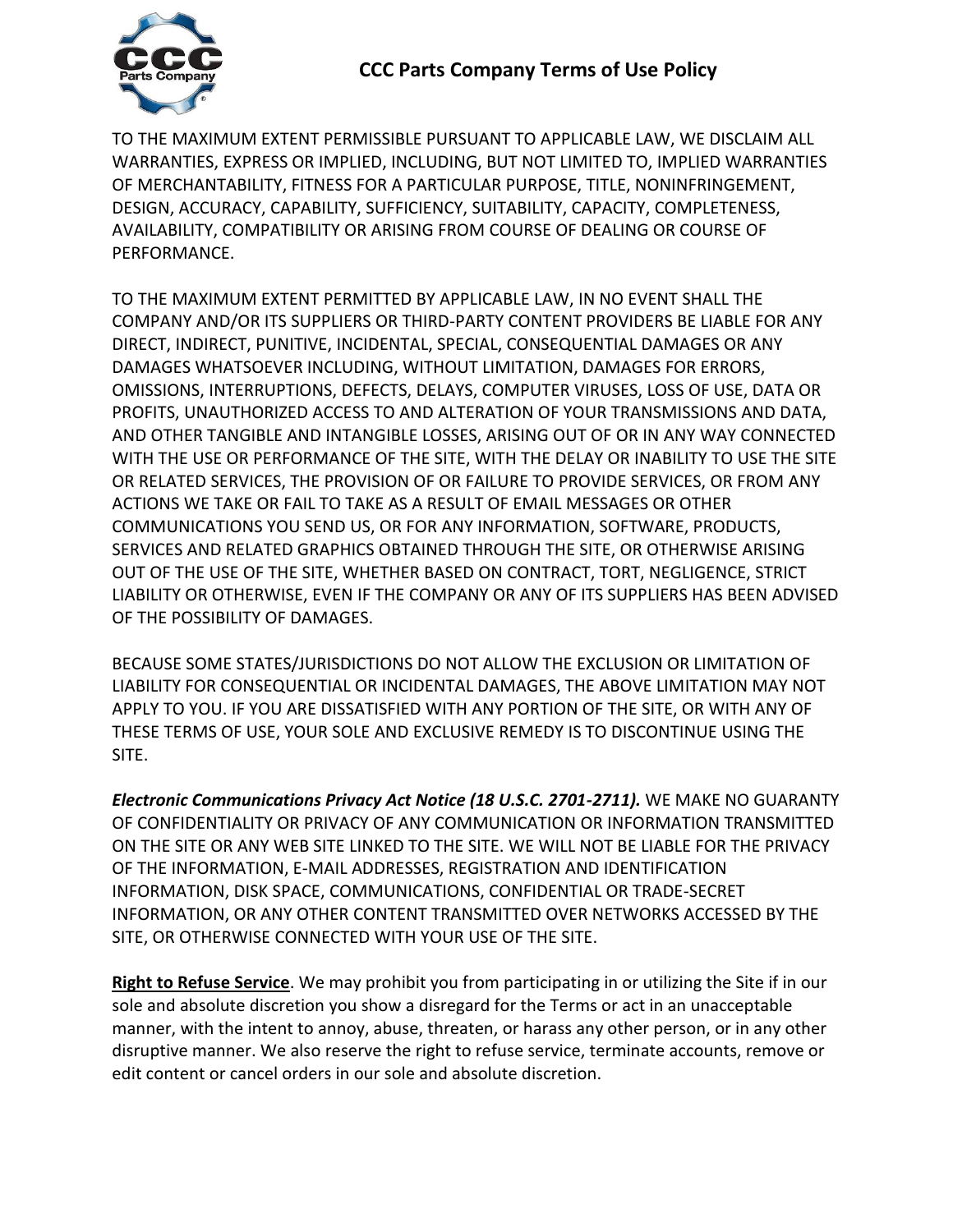## **CCC Parts Company Terms of Use Policy**



**Suspension of Site**. If for any reason any portion of the Site is not capable of running as planned, including infection by computer virus, bugs, tampering, unauthorized intervention, fraud, technical failures, or any other causes beyond our reasonable control which corrupt or affect the administration, security, fairness, integrity, or proper conduct of the Site, we reserve the right (but not the obligation) in our sole and absolute discretion, to prohibit you and any other individual or entity from using the Site, and to cancel, terminate, modify or suspend the Site or any portion thereof and void such information.

**Limitation on Liability**. You also agree that we are not responsible or liable in any way for injury, loss or damage to your computer or interception or use of credit card information or personal information, related to or resulting from use of the Site or any sites, services or materials linked or related thereto or therefrom and also are not responsible or liable in any way for any injury, loss, claim or damage relating to or resulting from any part of the Site operating or not operating on computers or networks used by you or communicating with such computers or networks.

**Third Party Offerings**. To the extent we list or link to third party products or services, our Site acts as the venue for suppliers to sell products and services (or, as appropriate, solicit offers to buy) and buyers to purchase such products and services. We are not involved in the actual transaction between buyers and suppliers. As a result, we have no control over the quality, safety or legality of the items advertised, the truth or accuracy of the listings, the ability of suppliers to sell items or the ability of buyers to buy items. We cannot ensure that a buyer or supplier will actually complete a transaction.

**Information Provided by Other Users**. We do not control the information provided by other users which is made available through the Site. You may find other user's information to be offensive, harmful, inaccurate, or deceptive. Please use caution and common sense when using the Site. Please note that there are also risks of dealing with people acting under false pretense.

Although we intend that product descriptions contained in the Site be current and accurate, we make no warranty or representation that descriptions of products in the Site are accurate, complete, current, or reliable in any or all respects. In the event that a product described in the Site is not as described, your sole remedy is to return it in unused condition in accordance with the suppliers' return policy.

**Technical Inaccuracies**. The Site may contain technical inaccuracies or typographical errors or omissions. We are not responsible for any typographical, photographic, technical or pricing errors listed on our Site. We reserve the right to make changes, corrections and/or improvements to the Site, and to the products and programs described in such information, at any time without notice as described above in Modification of These Terms.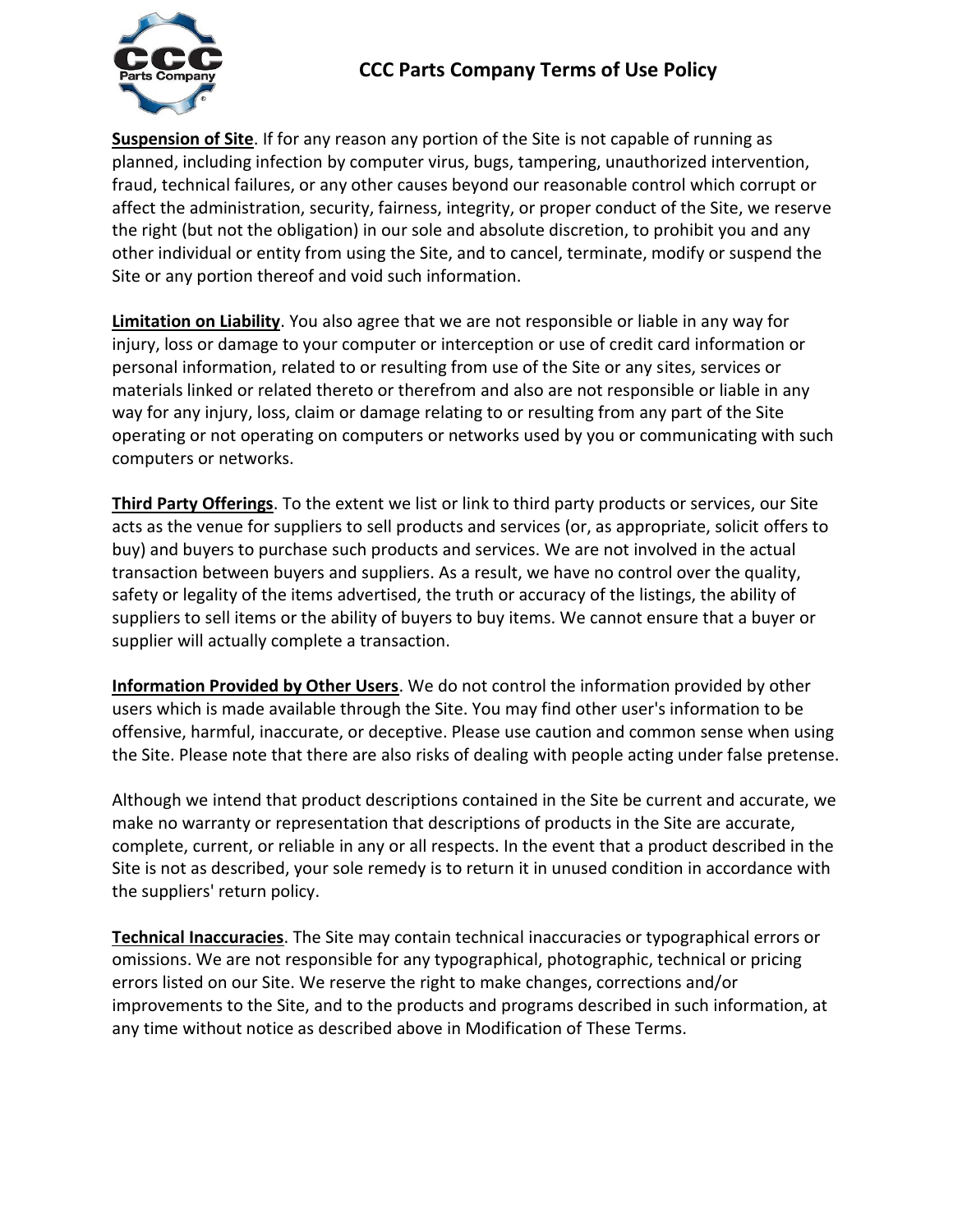

## **CCC Parts Company Terms of Use Policy**

**Availability Outside the U.S.** The products and/or services described in and available through the Site may not be available in your country. We make no representation that the services or products offered in the Site are appropriate or available for use in any particular location. Those who choose to access the Site do so on their own initiative and are responsible for compliance with local laws, if and to the extent local laws are applicable. If use of the Site and/or viewing or use of any material or content therein or services offered thereby violates or infringes any applicable law in your jurisdiction(s), you are not authorized to view or use the Site and must exit immediately. Your viewing and/or use of the Site constitutes your representation that you are unconditionally and without limitation permitted to view and use the Site and the Company and its affiliates, and their owners, partners, franchisees, subsidiaries, officers, each of such person's or entities' directors, employees, contractors, agents, licensors and suppliers (collectively, the "Indemnified Parties") may rely upon such representation. The Site is operated from the United States and it is possible that some software from the Site or the products and services offered on the Site may be subject to United States export controls. Products and services described on the Site and software downloaded or otherwise exported or reexported from the Site are not intended for sale, download or export (i) into (or to a national or resident of any country that is subject to a U.S. or U.N. embargo or sanction or to anyone on the US Treasury Department's list of Specially Designated Nationals or anyone subject to the same or similar restrictions even if not listed or the US Commerce Department's Table of Deny Orders. downloading or using the software, products or services, you represent and warrant that you are not located in, under the control of, or a national or resident of any such country or on any of the above restricted lists or subject to such restrictions.

**Indemnification**. You agree to indemnify, defend and hold harmless Indemnified Parties, from and against any and all allegations, demands, claims, liabilities, damages, fines, losses, expenses, penalties or costs of whatsoever nature, including reasonable attorneys' fees and court costs, and whether by reason of death of or injury to any person or loss of or damage to any property or otherwise ("Claims") arising or resulting in any way from any violation of these Terms, the services or products provided to you as part of the Site or any related act or failure to act by you and whether or not occasioned or contributed to by the negligence of the Company or any agent or employee of the Indemnified Parties or any of them (except as and to the extent prohibited by applicable law) or Claims arising from your account, including, without limitation, any Claims related to infringement by you of the intellectual property rights of any person, including without limitation, copyright, patent, trade secret, trade mark, artist rights, droit moral, privacy, publicity or rights under other intellectual property laws. Without limiting the foregoing, if you cause a technical disruption of the Site or the systems transmitting the Site to you or others, you agree to be responsible for any and all losses, liabilities, expenses, damages and costs, including reasonable attorneys' fees and court costs, arising or resulting from that disruption. In the event that any Claim is made or any action or proceeding is brought against the Indemnified Parties, or any of them, arising out of or connected with the Terms, any such Indemnified Party may, by reasonable notice to you, require you, at your expense, to resist such Claim or take over the defense of any such action or proceeding and employ counsel for such purpose, such counsel to be subject to the prior written approval of such Indemnified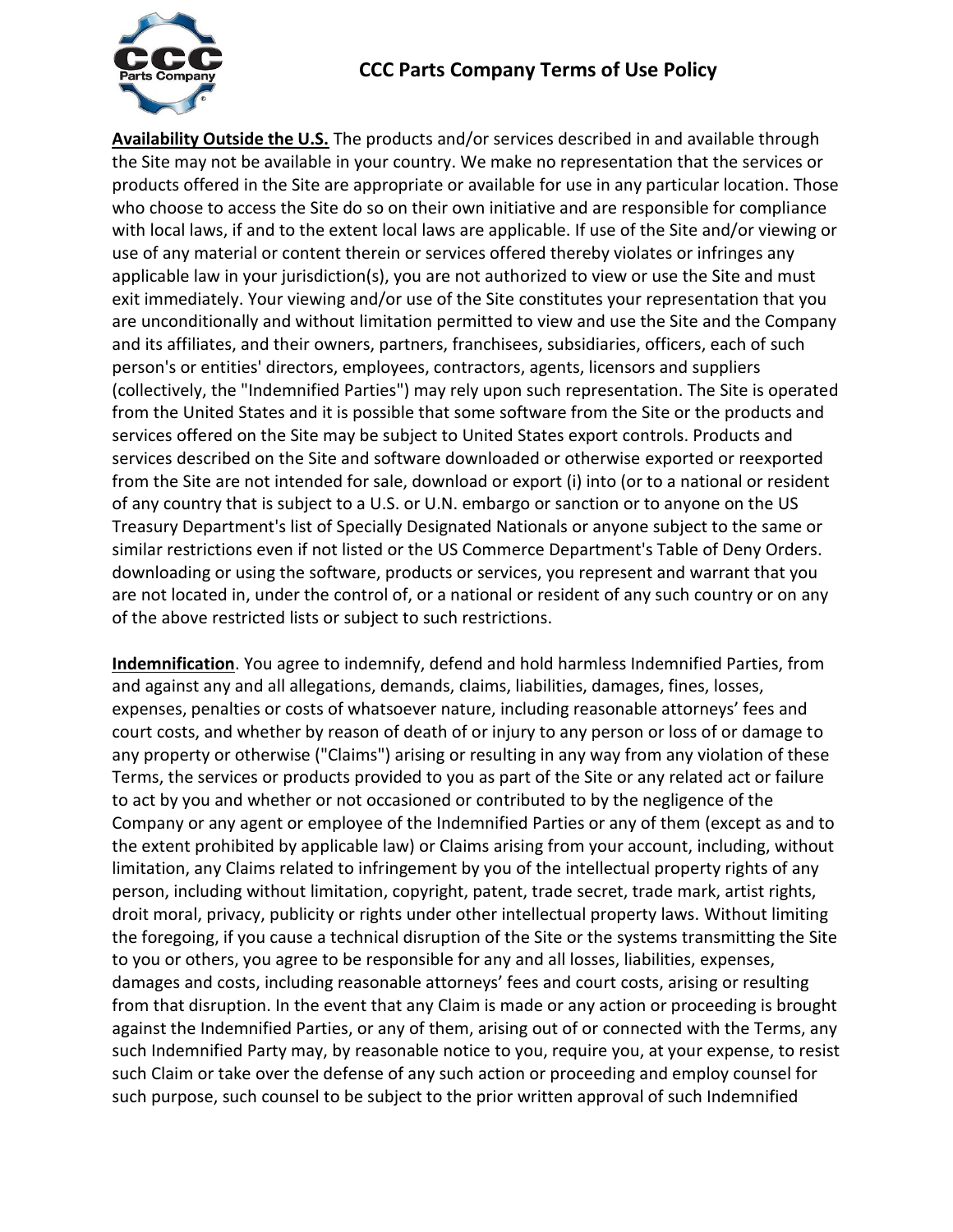

Party, which approval shall be deemed to have been given hereby in the case of counsel acting for your insurance underwriters engaged in such resistance or defense. You shall cooperate with us in the defense of any Claim. We reserve the right, at our own expense, to assume the exclusive defense and control of any matter otherwise subject to indemnification by you.

**Termination/Access Restriction**. We reserve the right, in our sole discretion, to terminate your access to the Site and the related services or any portion thereof at any time, for any reason, without notice to you.

**Governing Law**. To the maximum extent permitted by law, these Terms are governed by the laws of the State of Tennessee and you hereby consent to the exclusive jurisdiction and venue of courts in Tennessee in all disputes arising out of or relating to the use of the Site. You also agree that any action at law or in equity arising out of or relating to the Terms shall be filed only in the United States District Court for the Western District of Tennessee. If there is no federal jurisdiction over the action, in the courts of the State of Tennessee located in Shelby County, Tennessee. You hereby consent and submit to the personal jurisdiction of such courts for the purposes of litigating any such action.

Use of the Site is unauthorized in any jurisdiction that does not give effect to all provisions of these terms and conditions, including without limitation this paragraph.

**General Terms**. The following general terms apply to you and your use of the Site:

You agree that no joint venture, partnership, employment, or agency relationship exists between you and us as a result of these Terms or use of the Site.

Our performance of these Terms is subject to existing laws and legal process, and nothing contained in these Terms is in derogation of our right to comply with governmental, court and law enforcement requests or requirements relating to your use of the Site or information provided to or gathered by us with respect to such use.

If any part of these Terms is determined to be invalid or unenforceable pursuant to applicable law including, but not limited to, the warranty disclaimers and liability limitations set forth above, then the invalid or unenforceable provision will be deemed superseded by a valid, enforceable provision that most closely matches the intent of the original provision and the remainder of these Terms shall continue in effect.

Unless otherwise specified herein or agreed to by the user, these Terms constitute the entire agreement between the user and the Company with respect to the Site and it supersedes all prior or contemporaneous communications and proposals, whether electronic, oral or written, between the user and the Company with respect to the Site. A printed version of these Terms and of any notice given in electronic form shall be admissible in judicial or administrative proceedings based upon or relating to these Terms to the same extent and subject to the same